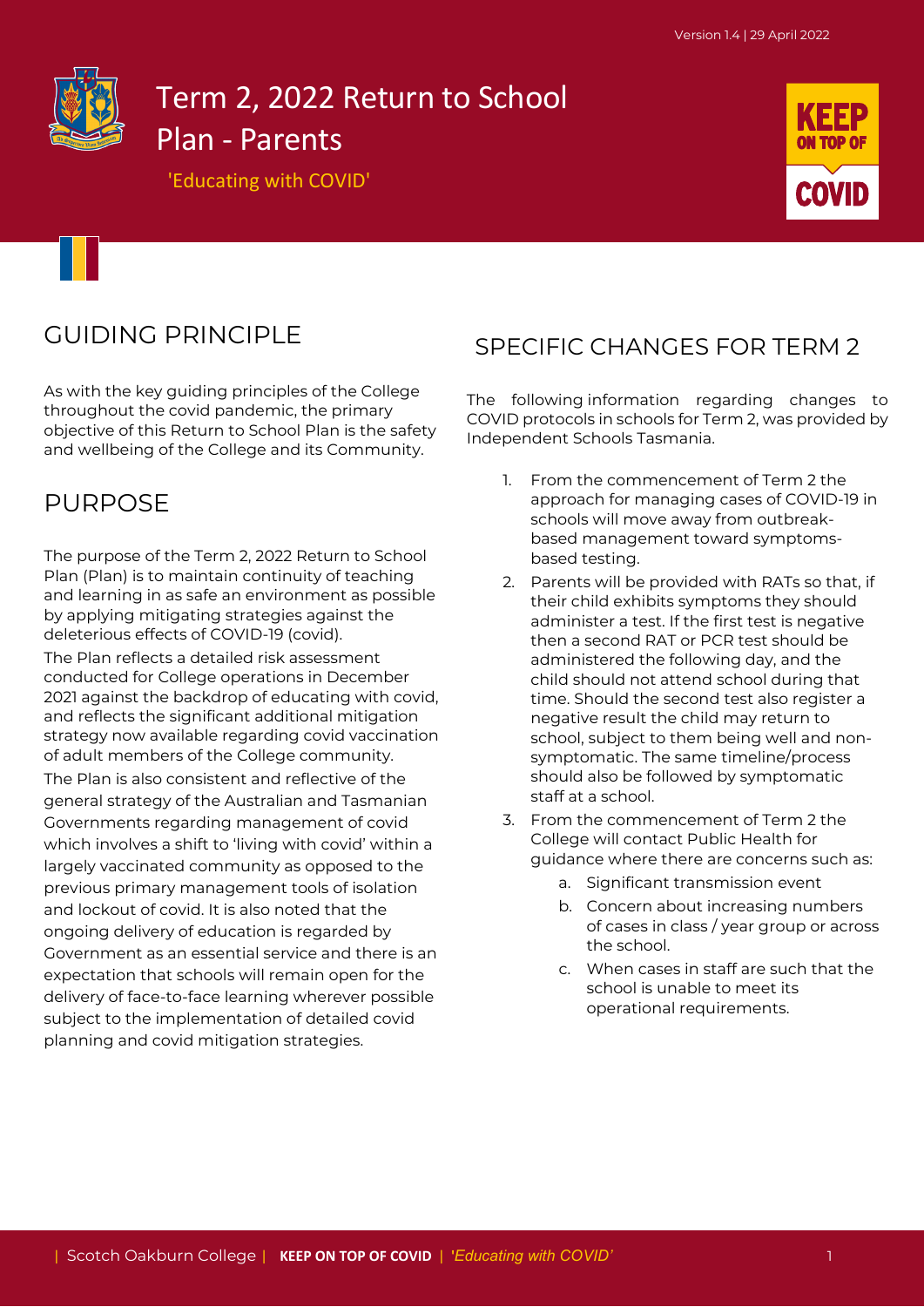## **STRATEGIES**

These mitigating strategies have led to the College's 2022 Return to School Plan having the following eight key actions:

- I. All staff and regular visitors being **Fully vaccinated**
- II. All adults and Penquite-based students wearing **Masks** indoors; for Elphin-based students, masks indoors are optional but encouraged
- III. Ensuring that **covid Symptomatic People do not enter the campuses**
- IV. **Physical distancing** of people when on campus
- V. Practicing good **Hygiene**
- VI. Ensuring spaces are adequately **Ventilated**
- VII. Thorough **Cleaning and disinfecting**; and
- VIII. Following **Respiratory etiquette**

### I. VACCINATION

After a consultation period in December 2021 involving staff representatives, College Leadership and a representative of the Independent Schools Union, Scotch Oakburn College adopted a mandatory covid vaccination policy for all employees and adult visitors to the College (parents, volunteers, contractors, etc).

Exceptions to the requirement for adults to be fully vaccinated, as per the policy, are for:

- Transient visitors who remain on campus for less than 4 hours.
- People who have a medical exemption from vaccination. This must be provided at the time of entry to the campus or earlier.

#### BOARDING HOUSE

Evidence of vaccination may be required on entry. Unvaccinated adults are permitted, provided their stay on campus is less than 4 hours.

### II. MASKS

Current Government protocols require all staff/adults and secondary students to wear a fitted face mask (worn over the nose and mouth) when indoors. Given the College's structure, it is a requirement for all **Penquite-based students,** Year 6 and above, and all College staff and visitors to wear a well-fitted mask at all times when indoors.

All students, Elphin and Penquite, and adults must wear an appropriate mask when travelling on an College bus, to and from school and when on excursion. This includes boarders travelling between the Boarding House and the Penquite Campus. People aged 12 and over must wear a 1

well-fitted face mask on public transport/buses and the College encourages this practice for students of all ages.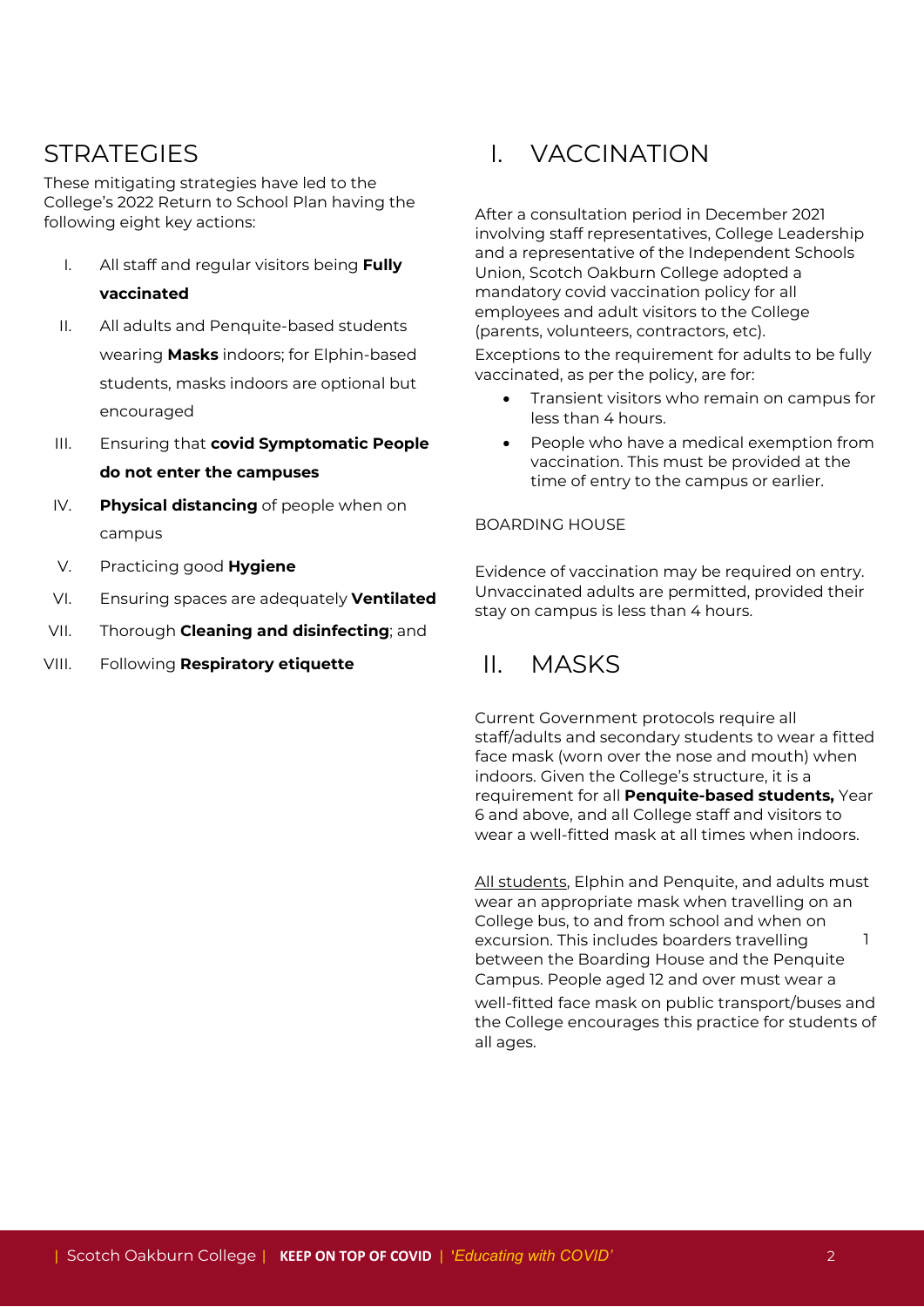Exceptions to the wearing of masks indoors, by either Penquite-based students and adults, are only available as follows:

- Where a medical exemption exists to the wearing of a mask, with the details of this to be provided to the College.
- When vision of the full face and/or clearly understood articulation is required for teaching and learning to be effective. This is at the discretion of the teacher responsible for the class at that time.
- When rigorous exercise is being undertaken (for example, in the College Fitness Centre or HPEC).
- When actively eating or drinking.

The wearing of masks for all Junior School or Elphin-based students is optional, although encouraged and supported by the College.

There will be clearly marked bins provided around each campus, specifically for the disposal of face masks.

#### BOARDING HOUSE

Students will be required to wear masks in common areas where adults are more likely to be working. The Boarding House will be zoned: amber zones (wear mask and physically distance where possible) and green zone (conditions associated with traditional family zone).

Visiting adults are required to wear a face mask when indoors.

### III. SYMPTOMATIC PEOPLE – COVID POSITIVE PEOPLE

#### COVID SYMPTOMATIC PEOPLE

#### **People who are symptomatic and/or unwell are not to come to school.**

Anyone with cold and flu-like symptoms (fever, cough, runny nose, tiredness/lethargy, shortness of breath, loss of sense taste or smell etc) are to stay at home, out of the College population, and organise to be tested for COVID-19 as soon as possible.

- i. **People who test negative to COVID:** Anyone who is symptomatic AND test negative to COVID on a daily basis, can return to school as soon as they are nonsymptomatic.
- ii. **People who test positive to COVID:** As per Public Health guidelines, any person who tests positive for COVID-19 can return to school after a seven (7) day isolation period if they do not have any covid-like symptoms, such as temperature, fever, headaches and body aches.

Any student who presents at school with cold and flu-like symptoms or develops symptoms during the course of the day will be isolated at school and their parent contacted to pick them up.

Students who are absent from school for any reason can stay up to date with their learning by accessing their class Dash page(s) and emailing their teacher(s) for clarification, etc, if needed. If the majority or a whole class is absent, (or the teacher) the teacher may choose to utilise MS TEAMS to run the class online.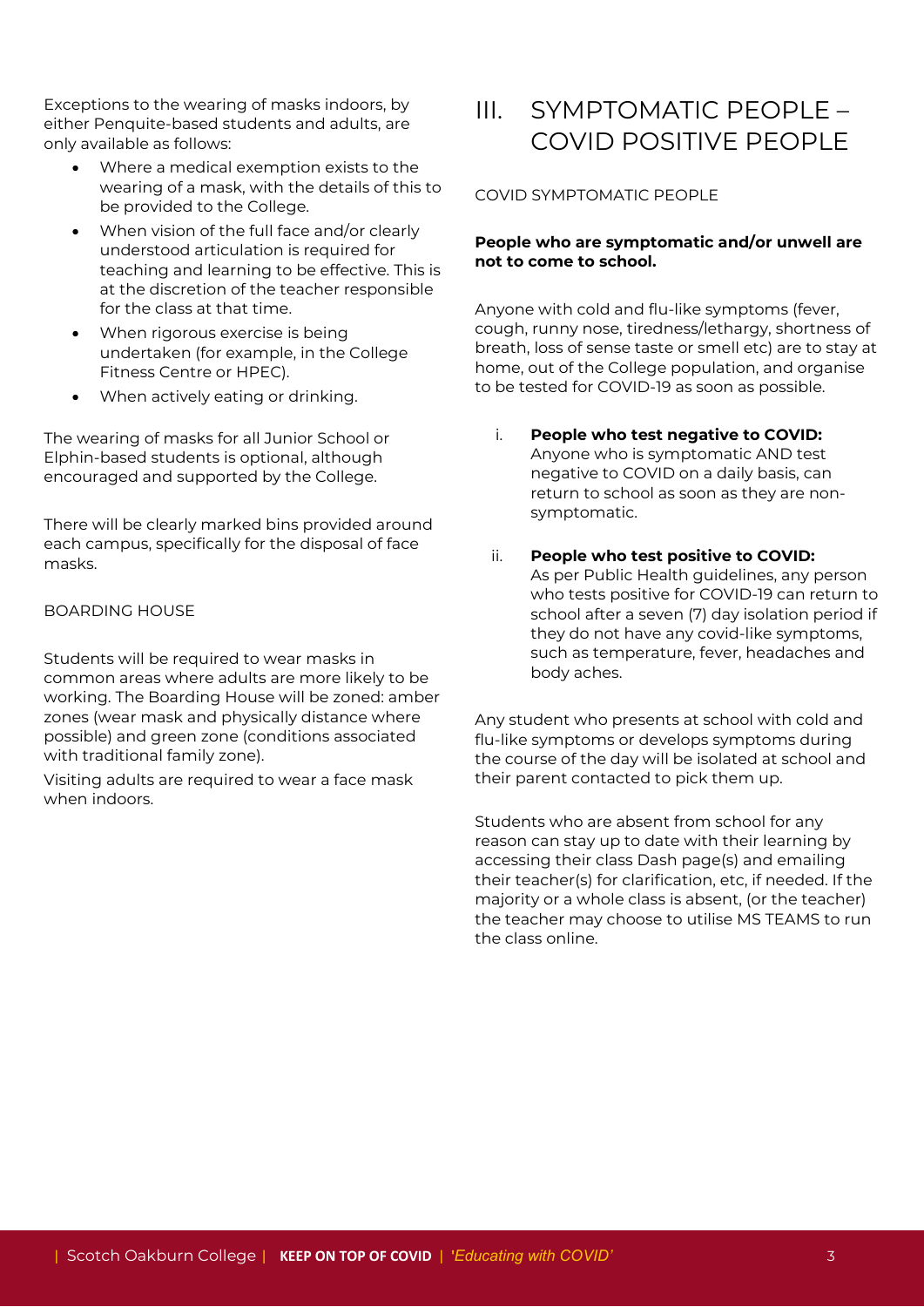#### RAPID ANTIGEN TESTS (RATs)

The College provided all students with RATs for use if/when symptomatic. These are to be collected from Elphin Reception by parents of Junior School children and distributed to students in Years 6 – 12 by their Class Teacher, Form Teacher or Mentor.

A supply of RATs will be located at each reception for use by people who are symptomatic. Parent permission will be gained before a student undergoes a RAT.

The Boarding House will also have a supply of RATs for use as needed. Parent permission will be gained before a student undergoes a RAT.

#### COVID – POSITIVE PEOPLE

The College keeps an electronic record of all students and staff who have contracted covid. This information is kept confidential.

#### OTHER RESPIRATORY ILLNESSES

Staff and students with other respiratory illnesses, such as asthma, sinusitis, hay fever, etc, where symptoms may be confused with those typical of covid infection, are to provide a doctor's certificate identifying the symptoms typical of that respiratory illness so that those people can attend the College. Alternatively, people affected in this way should perform two (2) RATs per week to confirm their covid-negative status.

#### BOARDING HOUSE

Students and staff are asked to not return to the Boarding House if showing symptoms. Nonsymptomatic close contacts of a confirmed case must take daily RATs for seven (7) day and wear a mask at all times when indoors.

There is daily monitoring of student symptoms in the Boarding House and use of RATs if symptoms are present.

# IV. PHYSICAL DISTANCING

A very simple way of reducing the chance of being infected or passing on infection is to stand or sit back from other people in public or in the workplace. Hence, physical distancing between all people on campus is a key to preventing the transmission of the virus amongst our community.

Government guidelines state that physical distancing does not apply to students when at school. However, adults must still maintain 1.5 m between themselves and any other adults wherever possible. Posters placed around the campuses will advertise physical distancing.

#### ARRIVAL AT ELPHIN CAMPUS

Student arrival at school is potentially the most difficult scenario to ensure appropriate physical distancing. Consequentially, on the Elphin Campus, each Year Level has a designated gate/entry point that they are to enter the campus by.

On the Elphin Campus the drop off/pick up zones will continue near all gate/entry points and the relevant entry points for each Year Level are listed below. All students can arrive from 8:20am and enter the campus as per below:

- Gate 1: EL Erina: Erina Street Gate (Collection zone for BSC)
- Gate 2: EL Elphin: Elphin Road Gate (South at Jean Gardner Wing & collection zone for ASC)
- Gate 3: Prep: Elphin Road Gate (Main Driveway)
- Gate 4: Year 1: Elphin Road Gate (Main Driveway)
- Gate 5: Bus & Boarding Students: Elphin Road Gate (North – Crossing Lights)
- Gate 6: Years 2 & 3: Claremont Street Gate
- Gate 7: Years 4 & 5: Claremont Park Gate

Older siblings may enter through the allocated gate of their younger brother(s)/sister(s).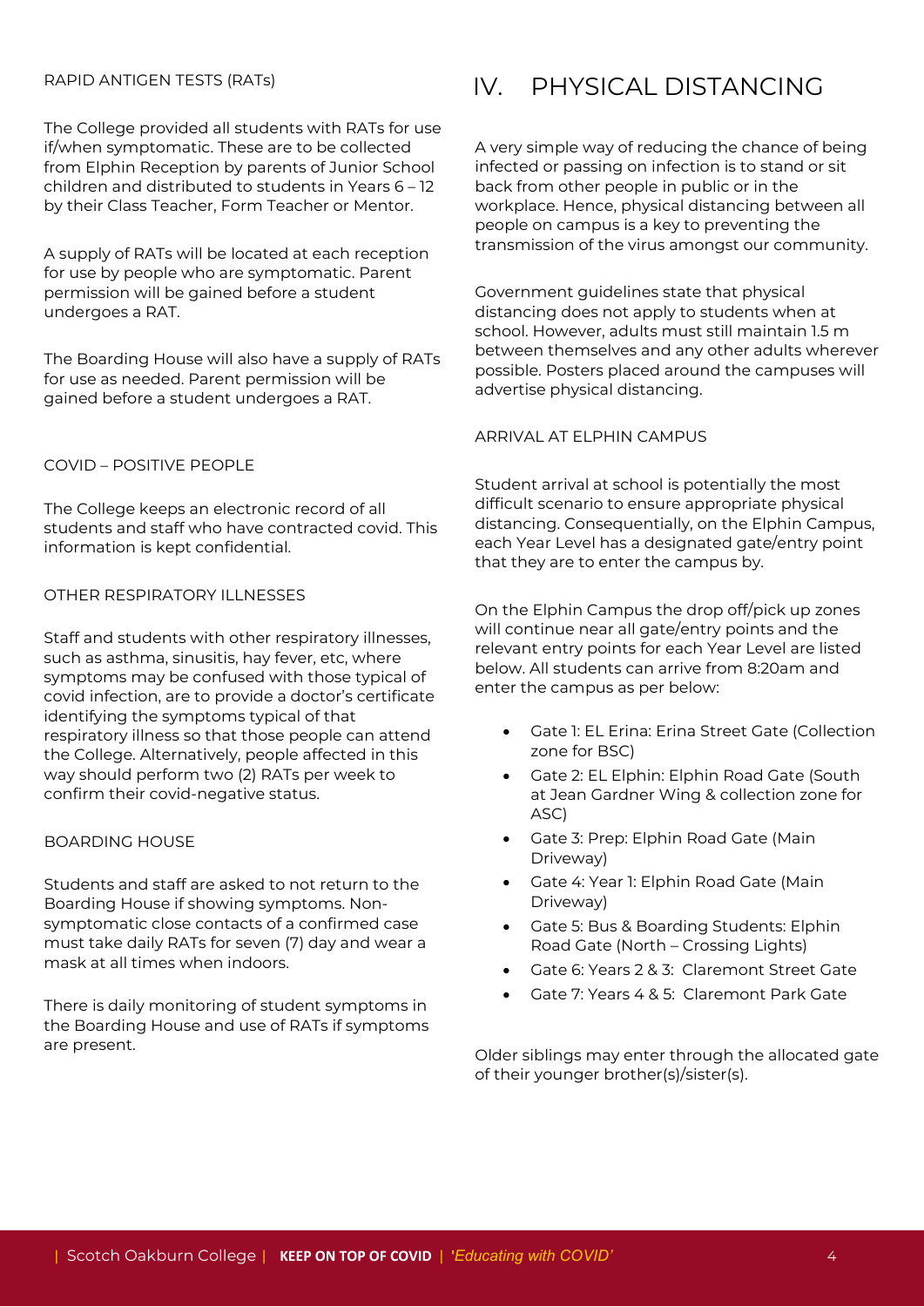#### ARRIVAL AT PENQUITE CAMPUS

There are no specific entry requirements for Penquite students. As usual, late comers are to sign in at the appropriate reception on arrival. TCE students must sign in/out at Student Reception. As per normal, the drop off/pick up zones on both sides of Penquite Road will be operational and are encouraged for use.

#### DURING SCHOOL DAY

All students, whether during school hours or at the Boarding House, are at all times to restrain from any form of physical contact, e.g. greetings, gestures, hugs, handshakes.

#### Across the College:

- Desks will be appropriately spaced to ensure sufficient distance between each student as well as there being minimal chance of incidental contact between students,
- Students are to use only their own equipment (no sharing of pens, pencils, ruler, etc),
- If required, classrooms will be reallocated to ensure that larger rooms are used by classes with larger numbers of students,
- Practical subjects and shared spaces (e.g. HPEC, conneXions, Library, Music) – will need subject specific considerations.

#### RECESS AND LUNCHTIME

There are designated areas for year levels which ensures maximum space per student in the yard at break times and minimum mixing between Year Levels. In the Junior School students are to use only the designated Year Level outdoor areas in breaks. On the Penquite Campus, Middle and Senior School students remain on their campus; they are not to use the Penquite Road underpass unless necessary, returning to the appropriate side of the Penquite Campus promptly.

### V. HYGIENE

To help control the spread of the virus during this pandemic, these protocols are to be observed:

- wash and dry your hands regularly and properly,
- wash and dry hands after removing your mask,
- always wash and dry hands thoroughly before eating,
- use hand sanitiser as required.

#### HAND HYGIENE

Hand hygiene is crucial to reducing the transmission of infectious agents. Hand hygiene includes washing hands with soap and water or cleaning hands with alcohol-based products (gels, rinses, foams) that can be used without water.

- If hands are visibly dirty and/or with respiratory secretions (phlegm, spit), wash them with soap (plain or antimicrobial) and warm water, scrubbing wrists, palms, fingers and nails for 15–20 seconds. Rinse, and dry with a clean, dry towel or paper towel.
- If there is no visible dirt, alcohol-based products with an emollient, might be preferred. They dry the skin less and can be more convenient.
- Always wash and dry hands after contact with other people, and before and after removing your mask, before and after removing gloves, and before touching your mouth, nose or eyes.
- In general, try to keep hands away from your face.

#### AT SCHOOL

- There is hand sanitiser in classrooms and break-out spaces, and soap in toilets.
- Posters placed around the campuses advertise hand washing.
- Even though the canteens/tuck shops are operating as normal, students are encouraged to be fully self-sufficient in terms of food and water/drink, bringing all they need for the day from home.
- There is to be no sharing or swapping of food or drink bottles etc.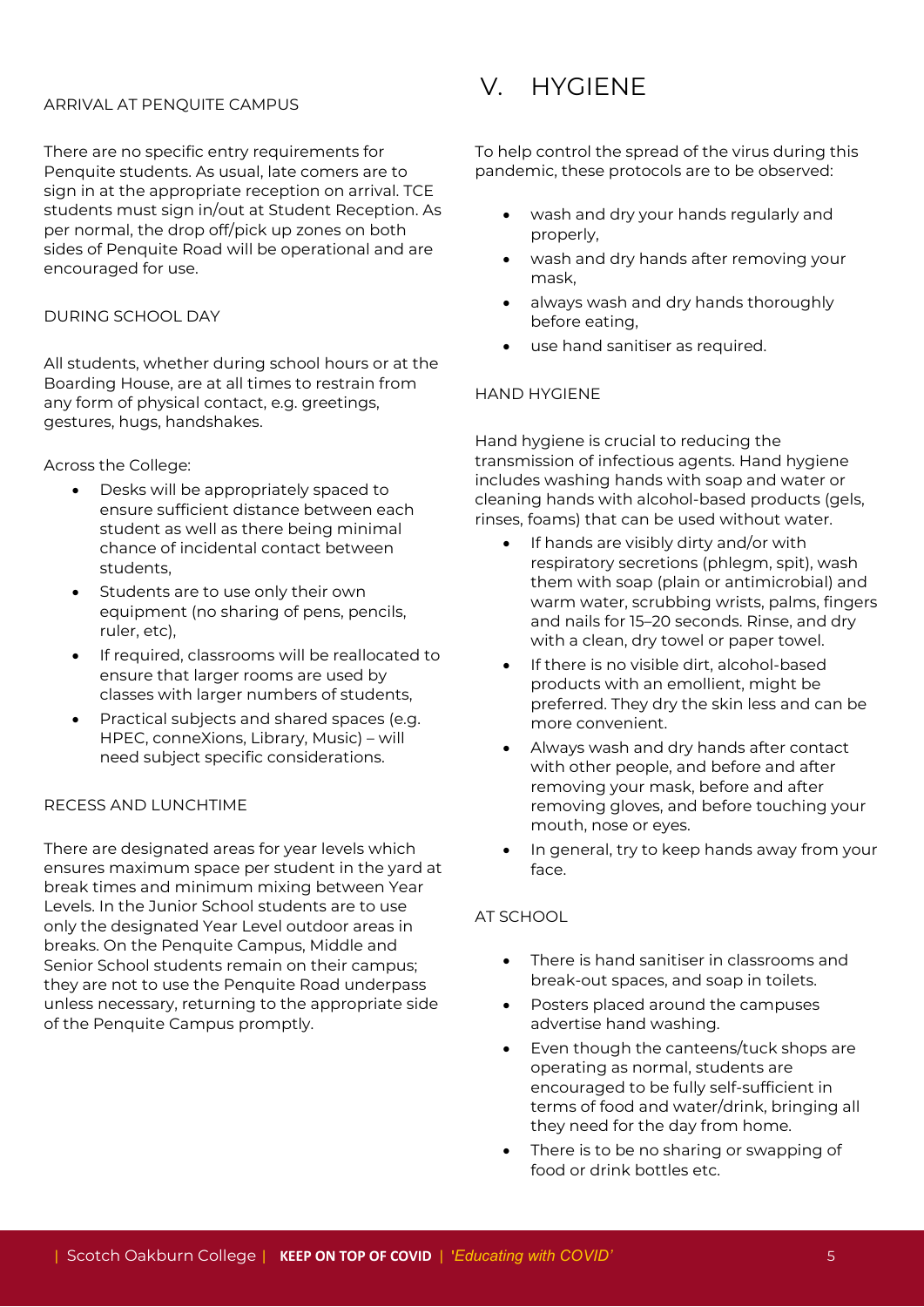- Drinking fountains that require contact to operate and that bring the mouth close to/touching the water outlet have been turned off.
- Subject to weather, eating outdoors is encouraged.

### VI. VENTILATION

A College-wide audit of air quality and ventilation in learning spaces was carried out during Term 4 2021 and work to address areas of immediate need has been completed over the summer break. Facility developments in recent years have had fresh air circulation built into their design and consequently, most facilities have sufficient air flow to ensure the circulation of fresh air to occupants.

In below standard spaces, upgraded airconditioning cassettes have been installed to introduce fresh air and create a positive pressure differential that will force air out of the rooms and so allow for appropriate fresh air circulation.

All windows have been assessed and the inoperable repaired, so that the majority of College windows can now be opened. Manual actions that are encouraged are opening windows and doors, weather permitting, and periodically moving the class outdoors.

### VII. CLEANING AND DISINFECTING

The College has a detailed cleaning schedule identifying what areas are cleaned, when they are cleaned and by whom. There will be clearly marked bins provided specifically for the disposal of face masks. Students will be educated as to the importance of always disposing of masks in these bins.

- Sanitising of classrooms occurs regularly, as per the cleaning schedule.
- Toilets will be cleaned as per the cleaning schedule - twice per day in some locations.
- Cleaning/sanitising of high-volume touchpoints, such as desks, door handles, play equipment, handrails, and locker areas take place regularly.
- Play equipment, outside seats and sports equipment is cleaned and sanitised regularly.

# VIII. COUGH ETIQUETTE

If you cough or sneeze, you should:

- Cover your nose and mouth with a disposable tissue rather than your hands.
- If there are no tissues available, cover your nose and mouth with your upper arm rather than your hands. Wash your upper arm (or sleeve) as soon as practical if you have sneezed or coughed into it.
- Dispose of used tissues in the nearest mask bin.
- Wash your hands afterwards or after touching used tissues.